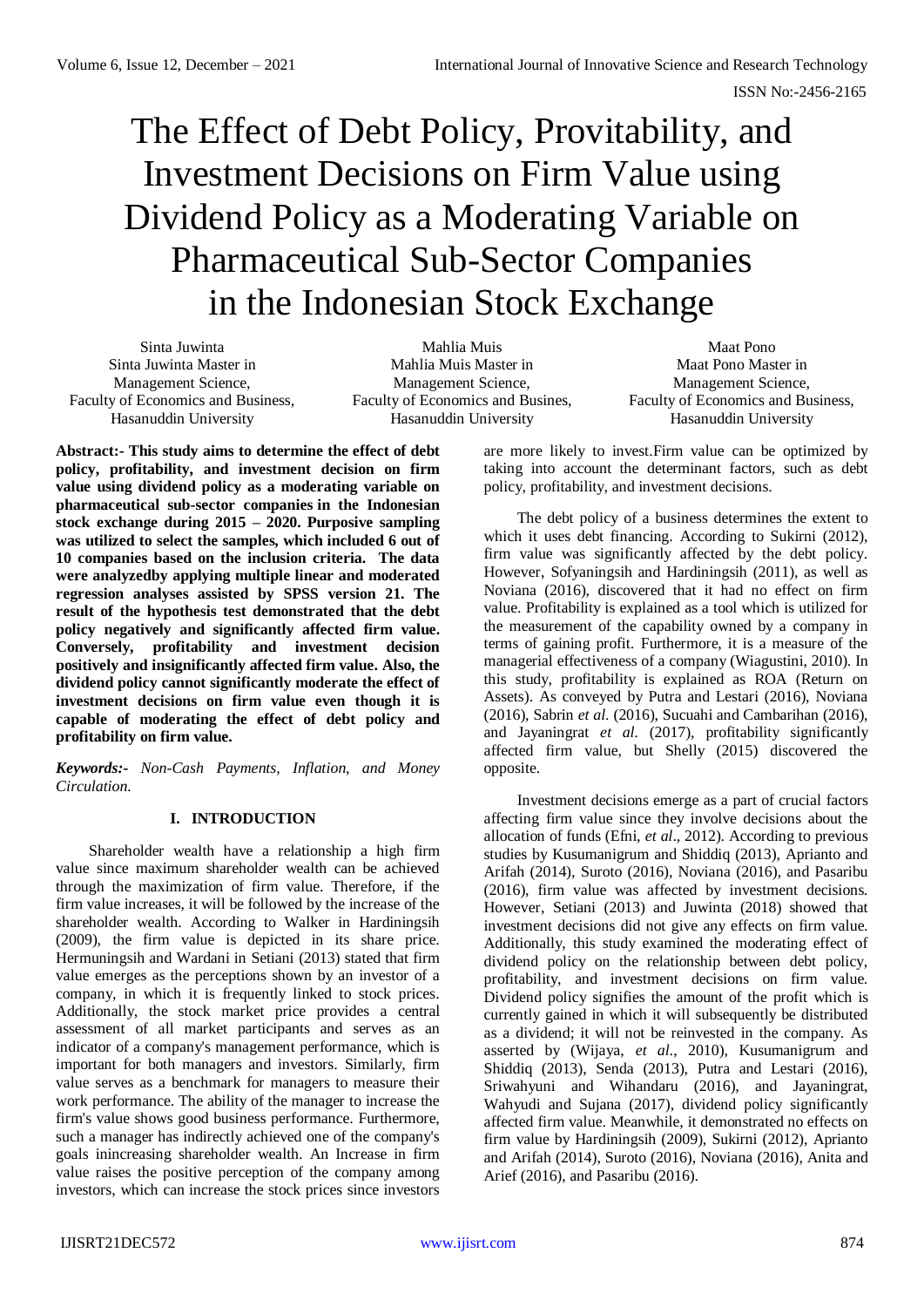According to the review of the previous studies, there was a gap in the form of inconsistent results since only a subset of the determinants listed above were significant. Therefore, this study aimed to examine "the effect of debt policy, profitability, and investment decisions on firm value using pharmaceutical sub-sector companies" as the object of focus.

# **II. METHODS**

### *A. Study Location and Design*

This study was quantitative with a descriptive approach and was conducted between September and October 2021 by accessing the official website of the Indonesian Stock Exchange (IDX) at www.idx.co.id.

### *B. Population and Sample*

The population of this study comprised ten pharmaceutical sub-sector companies listed on the IDX between 2015 and 2020. Purposive sampling was subsequently utilized to obtain the samples, which composed of seven pharmaceutical sub-sector companies based on the inclusion criteria of this study.

### *C. Data Collection Method*

The data was collected using the archiving technique, which was carried out by collecting available or documented data in the form of the annual financial reports of pharmaceutical sub-sector companies listed on the IDX between 2015 and 2020. Furthermore, the annual financial reports were accessible on the Indonesian Capital Market Directory (ICMD) and the IDX Statistics through the website www.idx.co.id.

## *D. Data Analysis*

Multiple linear regression and moderated regression analyses assisted by SPSS version 21 were applied to analyze the data.

## **III. RESULTS**

### *A. Descriptive Analysis*

|         |         | <b>DER</b> | ROA   | <b>TAG</b> | PBV    | <b>DPR</b> |
|---------|---------|------------|-------|------------|--------|------------|
|         | Valid   | 36         | 36    | 36         | 36     | 36         |
|         | Missing |            |       |            |        |            |
| Mean    |         | .5785      | .1141 | .1253      | 2.9588 | .3950      |
| Minimum |         | .19        | .00   | -.29       | .59    | .00        |
| axımum  |         | 1.73       | .92   | .62        | 7.07   | .99        |

Table 1: Descriptive Statistics of Variables

## Source: SPSS Output, 2021

According to the table above, the descriptive statistics of the study variables throughout the observation period from 2015 to 2020 are as follows:

- The maximum, minimum, and average DER value of Debt Policy is 1.73, 0.19, and 0.57, respectively.
- The maximum, minimum, and average ROA value of Profitability is 0.92, 0.001, and 0.11, respectively.
- The maximum, minimum, and average TAG value of Investment Decision is 0.62, -0.29; and 0.12, respectively.
- The maximum, minimum, and average PBV value of Firm Value is 7.07, 0.59, and 2.95, respectively.
- The maximum, minimum, and average DPR value of the Dividend Policy is 0.99, 0.00, and 0.39, respectively.

| Model |                | Unstandardized<br>Coefficients |            | Standardized<br>Coefficients |          | Sig. |
|-------|----------------|--------------------------------|------------|------------------------------|----------|------|
|       |                | B                              | Std. Error | <b>Beta</b>                  |          |      |
|       | (Consta<br>nt) | 2.726                          | .857       |                              | 3.183    | .003 |
|       | DER            | $-1.504$                       | 1.092      | $-.304$                      | $-1.378$ | .178 |
|       | <b>ROA</b>     | 2.738                          | 2.681      | .205                         | 1.021    | .315 |
|       | TAG            | 3.484                          | 2.344      | .328                         | 1.487    | .147 |
|       | DPR            | .896                           | 1.639      | .108                         | .547     | .589 |

Table 2: T-Test Results of Model 1

## Source: SPSS Output, 2021

According to the table above, the linear regression equation is as follows:PBV =  $2,726-1,504$ DER +  $2,738$ ROA + 3,484TAG + 0,896DPR.

As denoted by the above equation, severalimplications can be deduced as follows:

- The constant value of 2.726 indicates that the firm value will also be 2.726 if there is no change in the debt policy (DER), profitability (ROA), investment decision (TAG) and dividend policy (DPR).
- The coefficient of debt policy (DER) was -1.504, indicating that the debt policy (DER) negatively affected the firm value. However, an increase in debt will lessen the firm value by 1.504.
- The coefficient of profitability (ROA) was 2,738, implying that ROA positively affected firm value. However, a higher ROA will increase the firm value by 2,738.
- The coefficient of the investment decision (TAG) was 3.484, signifying that TAG positively affected firm value. However, a better TAG will increase the firm value by 3.484.
- The coefficient of the dividend policy (DPR) comprised 0.896, demonstrating that the DPR positively affected firm value. However, a greater dividend policy (DPR) will increase the firm value by 0.896.

As denoted by the table above, the significance value of each variable is also known. The significance test of each variable in this study is described as follows.

- The effect of debt policy (DER) on firm value (PBV)
- According to the t-test table above, the Sig of debt policy (DER) was 0.178, which was greater than the degree of error ( $\alpha$ =0.05) (0.178>0.05). Furthermore, this shows that debt policy (DER) has no significant effect on firm value (PBV). Therefore, the first hypothesis (H1) should be **rejected**.
- The effect of profitability (ROA) on firm value (PBV) According to the t-test table above, the Sig of profitability (ROA) was 0.315, which was greater than the degree of error  $(\alpha=0.05)$  (0.315>0.05). Furthermore, this means that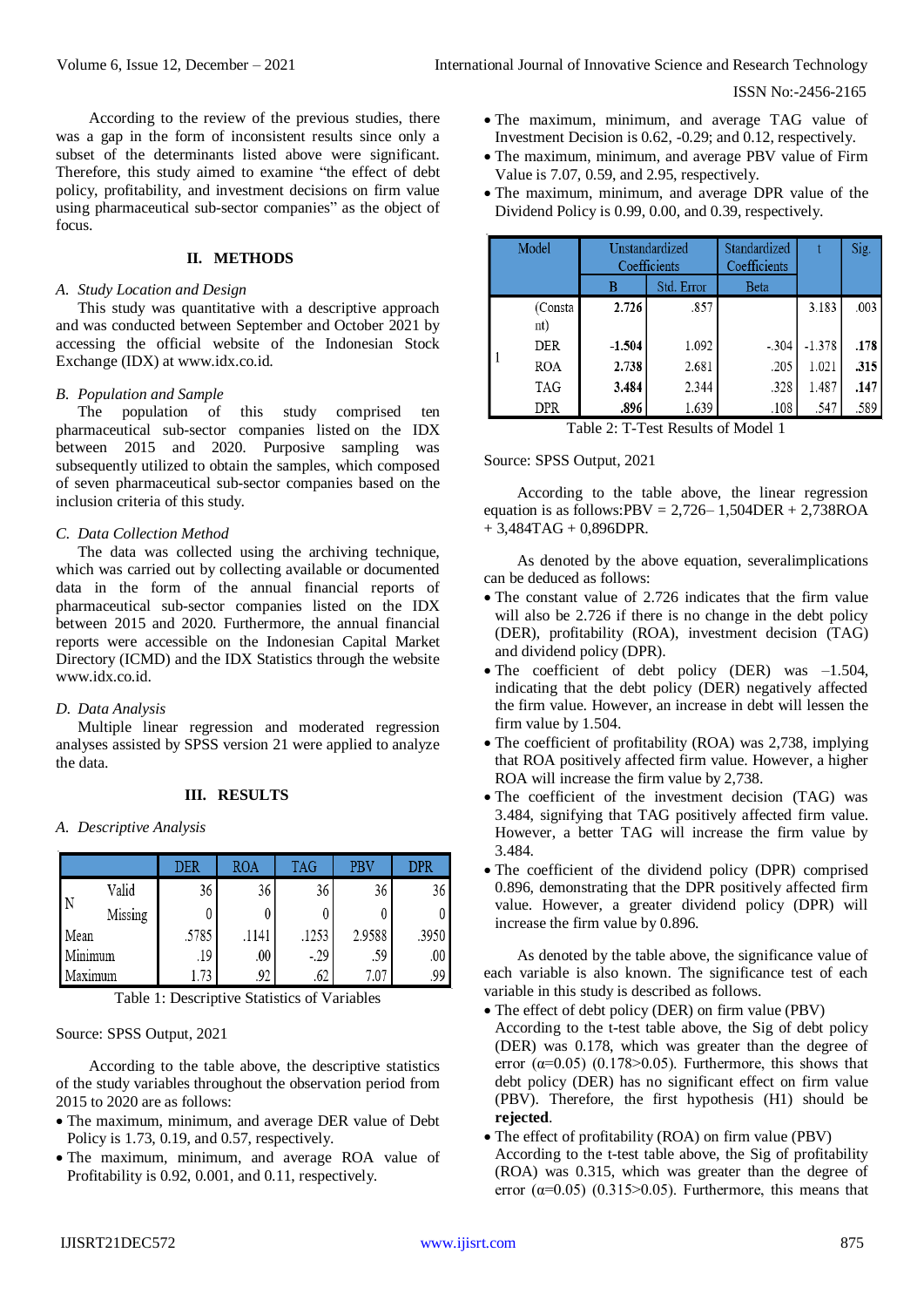profitability (ROA) had no significant effect on firm value (PBV). Therefore, the second hypothesis (H2) should be **rejected**.

• The effect of investment decision (TAG) on firm value (PBV)

According to the t-test table above, the Sig of investment decision (TAG) was 0.147, which was greater than the degree of error  $(\alpha=0.05)$  (0.147>0.05). Furthermore, this demonstrates that investment decision (TAG) had no significant effect on firm value (PBV). Therefore, the third hypothesis (H3) should be **rejected**.

| Model |            | Unstandardized<br>Coefficients |            | Standardized<br>Coefficients |          | Sig. |
|-------|------------|--------------------------------|------------|------------------------------|----------|------|
|       |            | в                              | Std. Error | <b>Beta</b>                  |          |      |
|       | (Constant) | $-3.265$                       | 1.265      |                              | $-2.580$ | .015 |
|       | DER        | 7.775                          | 1.883      | 1.570                        | 4.129    | .000 |
|       | <b>ROA</b> | 20.284                         | 3.768      | 1.518                        | 5.383    | .000 |
|       | <b>TAG</b> | .330                           | 1.789      | .031                         | .185     | .855 |
|       | <b>DPR</b> | 11.571                         | 2.296      | 1.400                        | 5.041    | .000 |
|       | DER DPR    | $-23.874$                      | 4.399      | $-2.893$                     | $-5.427$ | .000 |

Table 3: T-Test Results of Model 2

## Source: SPSS Output, 2021

According to the table above, the regression coefficient of the relationship between debt policy and dividend policy (DER\_DPR) was negative with a value of –23,874, indicating that the dividend policy maintains the position of debt policy as an inhibiting factor for firm value. Meanwhile, it was demonstrated that the Sig. of the relationship between debt policy and dividend policy (DER\_DPR) comprised 0.000, denoting that it was lower than the degree of error  $(\alpha=0.05)$  (0.000 < 0.05). Furthermore, this shows that the dividend policy (DPR) plays a role in strengthening the effect of DER on PBV. Hence, the fourth hypothesis (H4) in this study should be **accepted**.

| Model |            | Unstandardized<br>Coefficients |            | Standardized<br>Coefficients |          | Sig. |
|-------|------------|--------------------------------|------------|------------------------------|----------|------|
|       |            | в                              | Std. Error | Beta                         |          |      |
|       | (Constant) | $-1.904$                       | 1.359      |                              | $-1.401$ | .171 |
|       | DER        | 1.084                          | 1.108      | .219                         | .978     | .336 |
|       | <b>ROA</b> | 41.790                         | 10.048     | 3.127                        | 4.159    | .000 |
|       | TAG        | 2.593                          | 1.940      | .244                         | 1.337    | .191 |
|       | <b>DPR</b> | 4.836                          | 1.671      | .585                         | 2.893    | .007 |
|       | ROA DPR    | 43.704                         | 10.971     | $-3.316$                     | $-3.984$ | .000 |

Table 4: T-Test Results of Model 3

# Source: SPSS Output, 2021

According to the table above, which shows the regression coefficient in model 3, the regression coefficient of the relationship between profitability and dividend policy (ROA\_DPR) was negative (–43,704). Furthermore, this represents that the dividend policy alters profitability from being a supporting factor to a constraining factor for firm value. Meanwhile, it was demonstrated that the Sig. value of the relationship between profitability and dividend policy (ROA\_DPR) comprised 0.000, denoting that this value was lower than the degree of error  $(0.000<0.05)$ . It exhibits that DPR plays a role in strengthening the effect of ROA on PBV. Therefore, the fifth hypothesis (H5) in this study was accepted.

|  | Model          | Unstandardized<br>Coefficients |            | Standardized<br>Coefficients |          | Sig. |
|--|----------------|--------------------------------|------------|------------------------------|----------|------|
|  |                | в                              | Std. Error | Beta                         |          |      |
|  | (Constant)     | 2.197                          | .894       |                              | 2.458    | .020 |
|  | <b>DER</b>     | $-1.700$                       | 1.070      | $-.343$                      | $-1.589$ | .123 |
|  | ROA            | 8.310                          | 4.283      | .622                         | 1.940    | .062 |
|  | TAG            | 8.922                          | 4.023      | .840                         | 2.218    | .034 |
|  | <b>DPR</b>     | 1.208                          | 1.607      | .146                         | .752     | .458 |
|  | <b>TAG DPR</b> | $-15.610$                      | 9.511      | $-.773$                      | $-1.641$ | .111 |

Table 5: T-Test Results of Model 4

# Source: SPSS Output, 2021

According to the table above, which shows the regression coefficient in model 4, it can be viewed that the regression coefficient of the relationship between investment decisions and dividend policy (TAG\_DPR) was negative (– 15,610). Furthermore, this indicates that the dividend policy alters the position of investment decisions from being a supporting factor to being a constraining factor for firm value. Meanwhile, it is demonstrated that the Sig. value of the relationship between investment decisions and dividend policy (TAG\_DPR) comprised 0.111, denoting that it was lower than the degree of error (0.111>0.05). Additionally, this implies that dividend policy (DPR) has no role in strengthening the TAG effect on PBV. Therefore, the fifth hypothesis (H5) proposed in this study should be **rejected**.

## **IV. DISCUSSION**

# *A. The Effect of Debt Policy on Firm Value*

The results indicated that debt policy negatively affected firm value, demonstrating that it owned the opposite effect on firm value. Furthermore, it is a limiting factor for firm value since pharmaceutical sub-sector companies with large debts are at risk, leading to a decreased firm value.Also, debt policy did not give any significant effects on firm value. Hence, debt policy is not perceived as a determinant of a change in firm value, even though this study identifies debt policy as a factor that inhibits firm value.

This study is concurrent with the capital structure theory (MM theory) by Miller and Modigliani (Suta, *et al*, 2016), which states that there is no relationship between funding and investment. Furthermore, this demonstrated that debt has no effect on investment, whether it is used or not. Market participants do not consider the debt incurred by a company as the most important factor in assessing the value of a company. These results are corresponded with previous studies by Sofyaningsih and Hardiningsih (2011) and Noviana (2016), which discovered that debt policy did not affect firm value.

# *B. The Effect of Profitability on Firm Value*

The results revealed that profitability significantly affected firm value, demonsrating that it gave a direct effect on firm value. Furthermore, it is a supporting factor of firm value based on the signal theory.It was further demonstrated that profitability did not give any significant effects on firm value. Therefore, it is not a determinant of firm value even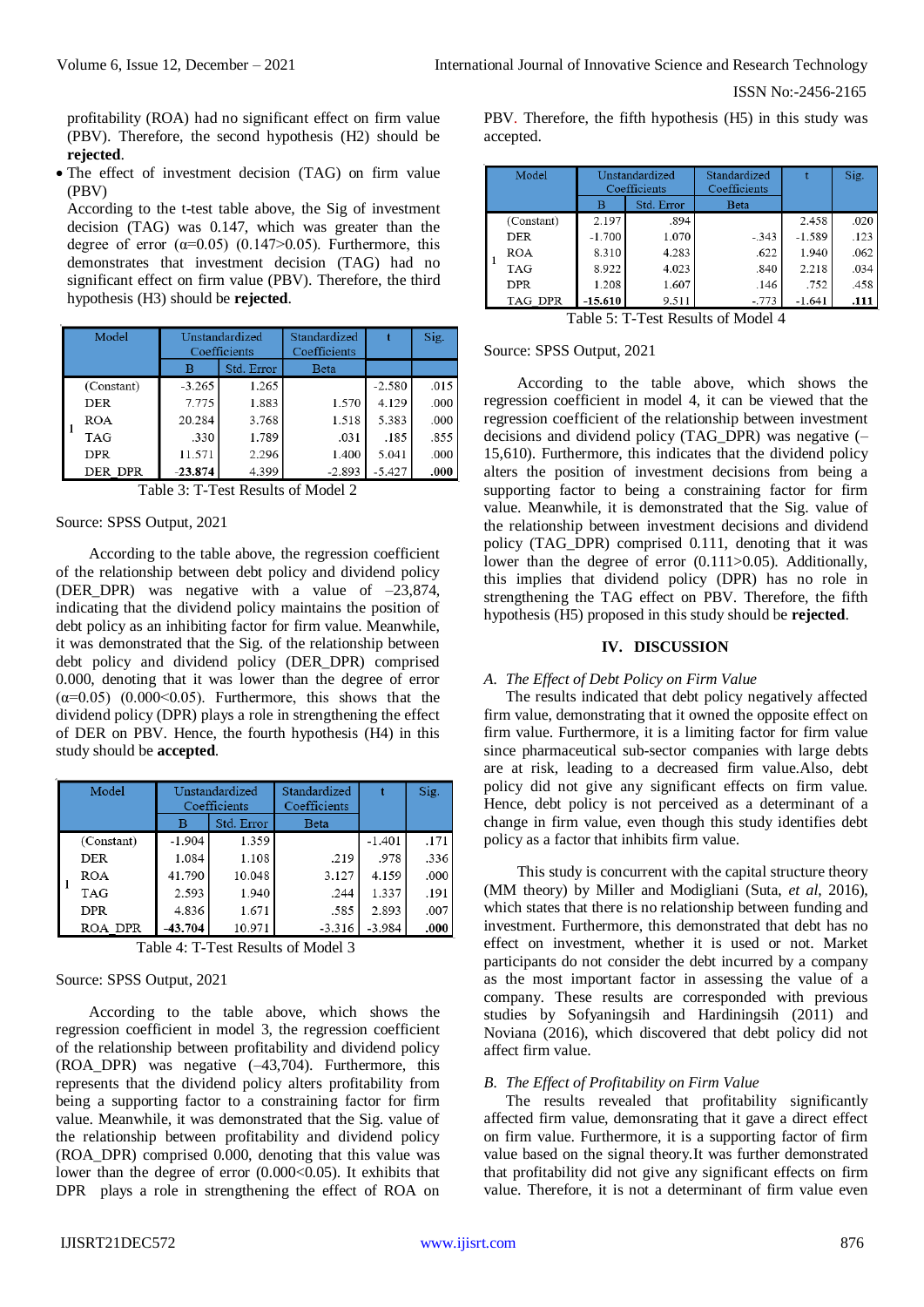though it was a supporting factor of firm value in this study. This occurs because the company's policy tended to retain the profits rather than distribute them to shareholders when profits increased. Additionally, this was observed in one of the sample companies, PT. Pyridam Farma (PYFA), where the dividends were not distributed during four of the six years of the observation period. Subsequently, this discouraged the investors, it negatively affected firm value. Those results were concurrent with previous studies by Shelly (2015), which found that profitability did not affect firm value.

## *C. The Effect of Investment Decision on Firm Value*

The results demonstrated that investment decisions positively and directly affected firm value. Furthermore, it is a supporting factor of firm value based on the signal theory, implying that investment spending provides a positive signal regarding the future growth of a company. However, previous studies have shown that investment decisions did not give any significant effects on firm value. Therefore, it is not a determining factor of firm value, even though it is a supporting factor of firm value in this study due to the small scale investments in the pharmaceutical sub-sector companies. Also, the amount of capital invested in an asset has a negligible effect on the firm's value. The results support previous studies by Setiani (2013) and Juwinta (2018) demonstrating firm value was not affected by investment decisions.

## *D. Dividend Policy as Moderating Variable on the Effect of Debt Policy on Firm Value*

According to the regression coefficient in model 2, the relationship between debt and dividend policies was negative. Meanwhile, the significance test showed that the relationship between debt policy and dividend policy significantly affected firm value. Additionally, this result shows that dividend policy moderated debt policy due to having a significant effect upon firm value when dividend policy was combined with debt policy, which did not affect firm value initially.

The pharmaceutical sub-sector companies in debt are at risk when the debts incurred are not utilized and managed optimally, which can send a negative signal to investors and discourage the issuance of new shares. Subsequently, this can cause an irregular payment of dividends to investors in small portions, which decreases the firm value. Therefore, the pharmaceutical sub-sector companies are expectantly capable of improving their debt and dividend policies. The results attained in this study are congruent with the earlier study accomplished by Apsarih (2018), finding that dividend policy could moderate the effect of the debt policy on firm value.

## *E. Dividend Policy as a Moderating Variable in the Effect of Profitability on Firm Value*

The results demonstrated that the dividend policy moderated profitability as a supporting factor to a constraining factor for firm value. Also, it was discovered that the relationship between profitability and dividend policy significantly affected firm value. Dividend policy moderated profitability due to having a significant effect on firm value when dividend policy was combined with profitability, which did not affect firm value initially. Investors will be discouraged when the dividend policy provides a small portion of profits to shareholders despite the good performance of the pharmaceutical sub-sector companies. Good profitability is a positive signal that can become negative or investors when it is not accompanied by a good dividend policy. Therefore, the market participants prioritize the distribution of dividends over profitability. These results synchronized with previous studies accomplished by Widyasari, *et al* (2018) discovering that the effect of profitability on firm value could be moderated by dividend policy.

## *F. Dividend Policy as a Moderating Variable in the Effect of Investment Decisions on Firm Value*

The results demonstrated that the regression coefficient of the relationship between investment decisions and dividend policy was negative. Furthermore, this shows that the dividend policy moderated the investment decisions as a supporting factor to a constraining factor for firm value. Therefore, the combination of investment decisions with dividend policy did not give any significant effects on firm value.

The result was based on moderation by homologation moderation, where investment decisions did not give any significant effects on firm value, no matter dividend policy was utilized.

Future uncertainty is a factor considered by stock market participants when a company makes an investment decision. Investment uncertainty can arise due to technological advancements, changes in socio-economic conditions, factors associated with climate change, and government policies. Also, stock market participants may become discouraged when a significant portion of the profits are not distributed as dividends to the owners of the company, even when the investment succeeds. These results correspond with previous studies accomplished by Auditama (2019), demonstrating that dividend policy was not capable of moderating the effects of debt policy on firm value.

# **V. CONCLUSIONS ANDSUGGESTIONS**

According to the results in the previous chapter, the conclusions of this study are (1) the debt policy negatively and significantly affects firm value; (2) profitability positively and insignificantly affects firm value; (3) investment decisions positively and insignificantly affect firm value; (4) dividend policy is capable of moderating the debt policy effect on firm value; (5) dividend policy is capable of moderating the profitablity effect on firm value; and (6) dividend policy was not capable of moderating the effect of investment decisions on firm value.Therefore, the suggestions implied from this study include (1) An improved evaluation of the debt policies by the pharmaceutical subsector companies. (2) Profitability enhancements by pharmaceutical subsector companies and an evaluation of profit sharing through dividends and retained earnings; (3) Evaluation of the investment decisions by pharmaceutical sub-sector companies since investments are inherently good but carry the risk of uncertainty; and (4) Evaluation of the dividend policy of pharmaceutical sub-sector companies.